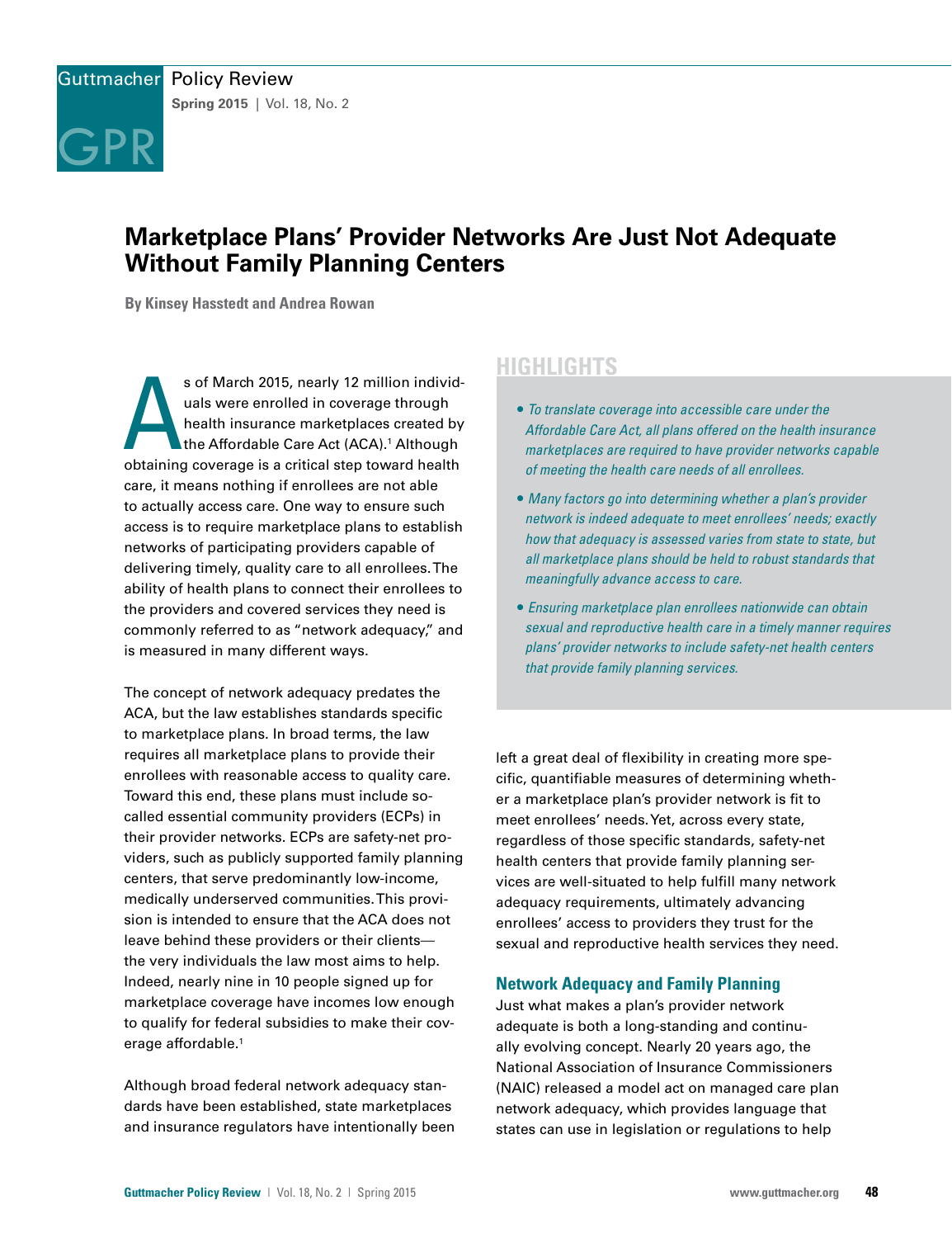ensure enrollees' access to all kinds of care within all kinds of managed care plans.2 It also suggests some particular criteria on which the sufficiency of a plan's network can be judged, including the ratio of enrollees to primary and specialty care providers, geographic accessibility, waiting time for appointments with providers and flexible hours of operation. The NAIC is currently reviewing its model act, particularly in light of the ACA, and is expected to release updated recommendations this year.

Based on language from the NAIC model act, the federal government established a very broad standard of "reasonable access" for plans offered on the ACA's health insurance marketplaces. According to final regulations, marketplace plans must maintain "a network that is sufficient in number and types of providers, including providers that specialize in mental health and substance abuse services, to assure that all services will be accessible without unreasonable delay."3

In implementing the ACA, the administration has the authority to establish more robust standards of network adequacy for marketplace plans, which could advance access to care for enrollees nationwide. Federal officials have announced their intent to articulate more detailed network adequacy standards based on lessons learned from the early years of the ACA's implementation and with consideration of the NAIC's forthcoming new recommendations.4 In the meantime, bolstering the standards has largely fallen to state policymakers. Insurance has long been regulated at the state level, and as a type of private coverage, marketplace plans are also subject to any standards that apply to a state's overall private insurance market.

The majority of states have adopted some explicit network adequacy standards addressing the accessibility of various types of health services such as emergency, cancer and other specialty care. States are also considering enrollees' satisfaction with the quality of their care, by establishing systems for complaints and actively seeking feedback from enrollees about their experiences.<sup>5</sup> Within these standards, some are of particular relevance to safety-net family planning centers and the people they serve.

To better understand the national landscape of marketplace plans' network adequacy requirements and how they affect family planning centers and clients, Guttmacher staff reviewed standards specific to marketplace plans and more general private insurance requirements that apply to marketplace plans across all 50 states and the District of Columbia. We searched state laws and regulations, state marketplace administration websites, applications for issuers seeking to offer plans on marketplaces, bulletins and letters from state insurance departments, and other publicly available documents and presentations pertaining to states' marketplace implementation and administration. The analysis presented here represents a compilation of the most recent, reliable information we could obtain for each state for the 2015 plan year (see map and table, page 50). Guttmacher's search identified a handful of common measures of network adequacy on which publicly supported family planning centers are well positioned to help marketplace plans succeed. (These findings largely align with a report recently published by the Commonwealth Fund that looks at network adequacy in a broader context.<sup>6</sup>)

Notably, states with explicit network adequacy standards commonly allow plans to apply for exceptions from those standards; when a plan can do so differs from state to state. In some, plans only have access to an exception in specific situations and when they can justify why they cannot meet a standard—for instance, if there are not enough providers in rural areas to meet minimum provider ratios. Other states offer plans more flexibility in being exempt from requirements, which renders these standards less binding and effective. Overall, these exceptions provide plans with some degree of leeway in adhering to states' minimum network adequacy standards.

#### Provider Accessibility

One of the most common principles of network adequacy is that providers must be physically accessible to all enrollees, which means having both a sufficient number and geographic distribution of providers. In states that have detailed measures of provider accessibility that marketplace plans must meet, these measures often differ between urban and rural areas. Also, such measures often vary by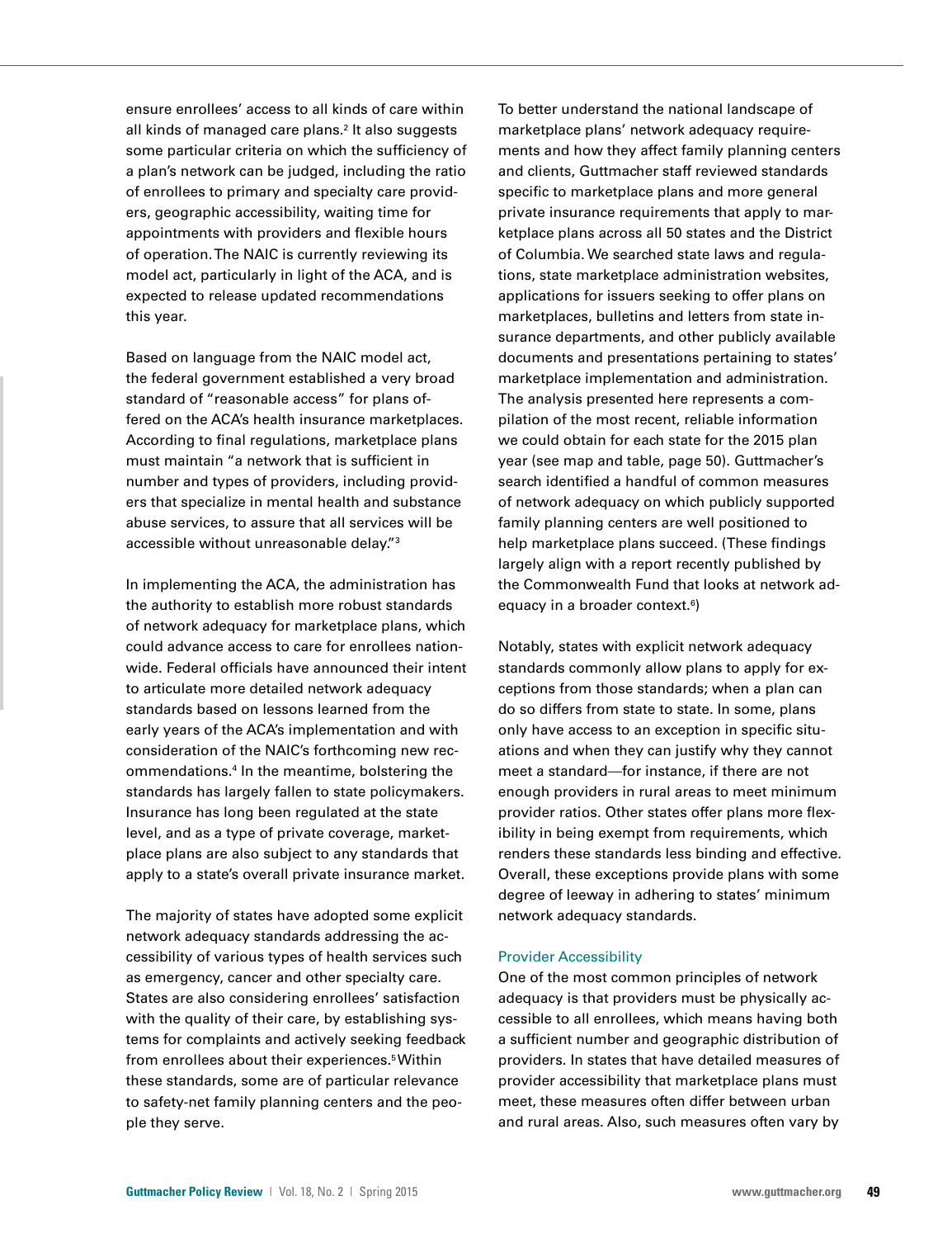# **FACILITATING FAMILY PLANNING ACCESS**

**Many states' marketplace plans are subject to explicit network adequacy standards that safety-net family planning providers can help them meet.**



Has explicit network adequacy standards Has explicit network adequacy standards

|                      | <b>Time and/or</b><br>distance to<br>provider | <b>Provider</b><br>to enrollee<br>ratio | <b>Waiting</b><br>time for<br>appointments | <b>Flexible</b><br>hours of<br>operation |
|----------------------|-----------------------------------------------|-----------------------------------------|--------------------------------------------|------------------------------------------|
| Alabama              | V                                             |                                         |                                            |                                          |
| <b>Arizona</b>       | V                                             |                                         | V                                          |                                          |
| <b>Arkansas</b>      | V                                             |                                         |                                            |                                          |
| <b>California</b>    | ✓                                             | V                                       | V                                          | V                                        |
| <b>Delaware</b>      | V                                             | ✓                                       | ✔                                          |                                          |
| <b>Florida</b>       | V                                             |                                         | V                                          |                                          |
| <b>Illinois</b>      | V                                             | V                                       |                                            |                                          |
| Kentucky             | V                                             |                                         |                                            |                                          |
| <b>Maine</b>         |                                               | V                                       |                                            |                                          |
| Michigan             | V                                             |                                         |                                            |                                          |
| <b>Minnesota</b>     | V                                             |                                         |                                            |                                          |
| <b>Missouri</b>      | V                                             |                                         | V                                          |                                          |
| <b>Montana</b>       | V                                             | V                                       | ✓                                          |                                          |
| <b>Nevada</b>        | $\mathbf v$                                   | ✓                                       |                                            |                                          |
| <b>New Hampshire</b> | V                                             |                                         | V                                          |                                          |
| <b>New Jersey</b>    | V                                             | V                                       | V                                          |                                          |
| <b>New Mexico</b>    | V                                             | V                                       | V                                          |                                          |
| <b>New York</b>      | V                                             | V                                       |                                            |                                          |
| Oklahoma             | V                                             |                                         |                                            |                                          |
| Pennsylvania         | V                                             |                                         |                                            |                                          |
| <b>Rhode Island</b>  |                                               |                                         |                                            | V                                        |
| South Carolina       | V                                             | ✓                                       |                                            |                                          |
| <b>Tennessee</b>     | V                                             |                                         |                                            |                                          |
| <b>Texas</b>         | V                                             |                                         | ✓                                          |                                          |
| <b>Vermont</b>       | V                                             |                                         | V                                          |                                          |
| Virginia             |                                               |                                         | V                                          |                                          |
| Washington           | V                                             | ✓                                       | V                                          |                                          |
| <b>West Virginia</b> | V                                             | V                                       |                                            |                                          |

*Notes:* In some states, standards only apply to certain types of marketplace plans, such as HMOs. This table does not include network adequacy standards that are irrelevant for safety-net family planning providers.

provider type; typically, enrollees are expected to be able to get to primary and urgent care providers more quickly than specialists.

Many states suggest a plan use the ratio of providers to enrollees as a measure of whether its network has enough providers. However, these states do not explicitly set specific benchmarks that plans must meet, instead leaving detailed assessment and approval to the state's insurance department. Other states, however, require marketplace plans to meet particular ratios for particular provider types. For example, marketplace plans in Nevada must have at least one primary care provider per 2,500 enrollees and one obstetrician-gynecologist per 2,500 female enrollees of reproductive age, whereas in Illinois, the required ratio of primary care providers to enrollees is one per 1,000. Such differences may reflect differences between a state's overall rural and urban populations or the number of providers practicing in the state.

Of course, enrollees must also be able to get to these providers. Access to providers is typically measured by distance or travel time from where enrollees live or work. Although some states only recommend that issuers consider access when setting up a provider network, others have established quantifiable measures. For instance, Arkansas requires that marketplace plans ensure each enrollee has at least one primary care provider within 30 miles or a 30-minute drive from her home or workplace, whereas at least one of various types of specialty care providers (including obstetricians) must be within 60 miles or a 60-minute drive. And in Kentucky, primary and urgent care must be accessible within 30 miles or 30 minutes of all enrollees throughout the state; other providers (largely specialists) can be located further from enrollees in rural areas than in urban ones.

Figuring out how family planning centers fit into these particular standards can be complicated. Some plan issuers categorize these providers as delivering primary care, whereas others consider them to be delivering specialty care. Additionally, unlike other health care settings that primarily rely on physicians, family planning centers often rely on registered nurses or advance practice clinicians to provide services: Two-thirds of counseling vis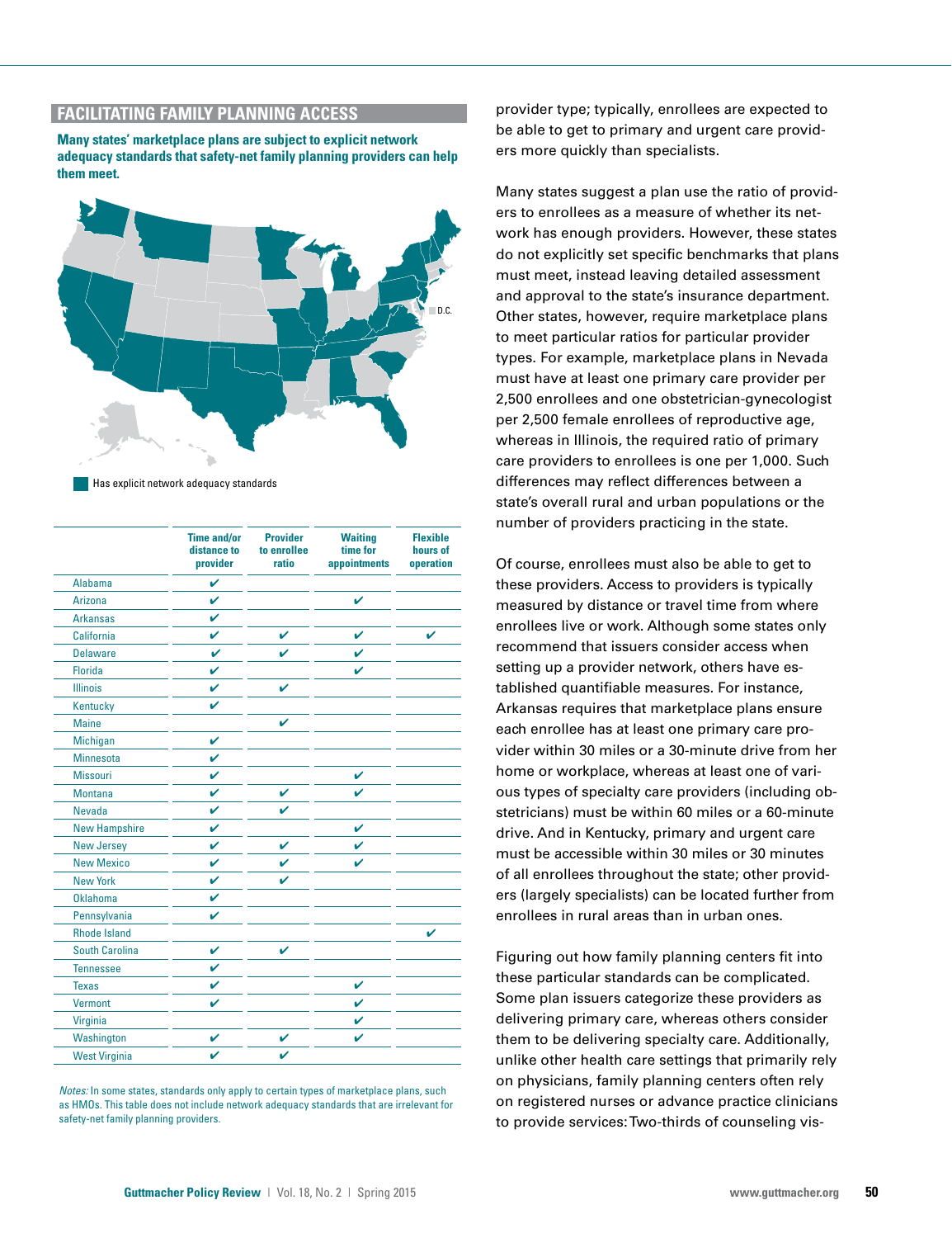its and seven in 10 exams are performed by such staff.7 These clinicians commonly experience more difficulty being credentialed by health plans compared to physicians.8

Some states encourage health plans to improve access to care by classifying advance practice clinicians as primary care practitioners. This increases the number of eligible practitioners in a plan's service area and helps family planning centers obtain contracts, given their reliance on advance practice clinicians. For instance, network adequacy regulations in New Jersey allow nurse practitioners, physician assistants and certified nurse midwives to qualify as primary care practitioners in meeting the state's provider-to-enrollee requirements.

Because of their extensive geographic distribution, and given that millions of women have long relied on them for care, family planning centers can be pivotal to plans' ability to assemble a network that adequately meets enrollees' needs. There are more than 8,400 publicly supported family planning centers in the United States—with locations in every state and the District of Columbia.<sup>9</sup> In fact, in 2010, 84% of U.S. counties had at least one safety-net family planning center.10 Furthermore, publicly supported family planning providers serve 44% of poor women nationwide who obtain contraceptive care and 34% of women with incomes between 100% and 250% of poverty<sup>11</sup>—populations that the ACA is particularly designed to help connect to coverage and care.

#### Accepting New Patients

Having a sufficient number of nearby providers in a network means nothing if those providers are not able or willing to see new patients. To address this, regulations implementing the ACA not only require that all marketplaces make provider directories available to enrollees and those shopping for coverage, but also that those directories indicate providers who are not accepting new patients. Although no states were found to have established specific numeric thresholds, Michigan and New Hampshire do use the number of contracted providers (particularly primary care) accepting new patients as a component in assessing marketplace plans' network adequacy.

Including safety-net family planning centers in marketplace plan networks will undeniably advance enrollees' consistent access to care, because health centers providing family planning services will almost always see new patients. In fact, those receiving funding support from the Title X national family planning program are legally prohibited from turning anyone away. The same holds true for all federally qualified health centers, on which women and couples are increasingly reliant for sexual and reproductive health care. Combined, this amounts to eight in 10 safety-net family planning centers.<sup>9</sup>

#### Wait Time for an Appointment

Once a woman obtains coverage and finds an accessible provider who will see her and accept her coverage, her next consideration is how long she must wait for an available appointment. Many states only suggest that plans use participating providers' appointment waiting times as a measure of their network adequacy. Yet, once again, some states have articulated specific standards. Vermont requires marketplace plans to work to ensure that enrollees' wait times do not exceed a certain number of days for certain types of care for instance, two weeks for nonemergency, nonurgent care and 90 days for preventive care. And California requires that marketplace plans generally must provide for nonurgent primary care appointments within 10 business days.

Guttmacher did not find any wait time considerations specific to family planning. It is critical, however, that enrollees are able to obtain contraceptive care and counseling, STI screening and treatment, and other time-sensitive sexual and reproductive health care without having to wait an extended period of time—preferably with sameday appointments, if needed. Enrollees' quick access to contraceptive care is particularly imperative, because women must be able to start using their chosen method of contraception quickly to most effectively prevent unintended pregnancies. Family planning centers work hard to provide timely access to services, and would undoubtedly help plans do so for their enrollees. The average wait time for an initial visit among family planning centers is just over five days.7 Plus, four in 10 report offering an initial visit appointment on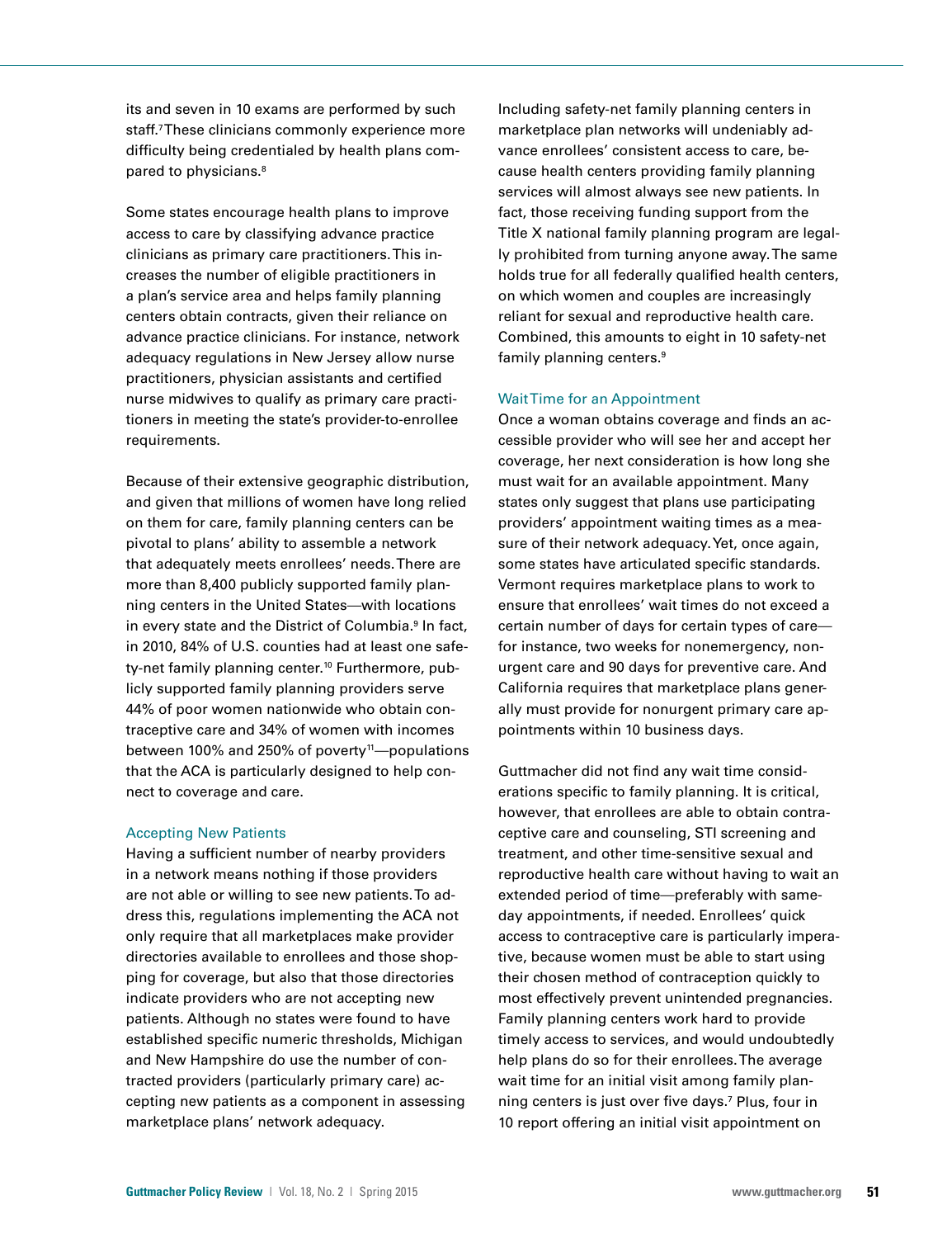the same day a patient calls or walks in without an appointment.

#### Hours of Operation

Whether enrollees can make appointments for times that work in their schedules is another important consideration in assessing a plan's provider network. The availability of evening or weekend appointments is a metric with particular salience for low-income women, whose employers often do not allow flexibility for health care visits during typical weekday, daytime hours.

Although most states do not set particular time requirements regarding hours of operation, a few have taken steps to solidify this measure. For instance, Rhode Island requires that a quarter of a plan's contracted primary care practices in each county offer appointments for at least three hours after normal operating hours one day per week. Alternatively, they can have an agreement with another primary care provider with after-hours appointments.

Because publicly supported family planning centers purposefully take steps to ensure that all patients can easily access their services, marketplace plans would again benefit from including these providers in their networks. Specifically, four in 10 family planning centers report offering some extended hours—during evenings (later than 6 pm), weekends or both.7

## **Essential Community Providers**

The most important component of network adequacy for safety-net health centers providing family planning services—and for the people who rely on them—is plans' inclusion of essential community providers (ECPs; see "Vigilance Needed to Make Health Reform Work for 'Essential Community Providers", Spring 2013). ECPs are providers, like family planning centers, that primarily serve low-income, medically underserved individuals who are likely to be or have been uninsured and to experience difficulty accessing care. According to regulations implementing the ACA, marketplace plans "must have a sufficient number and geographic distribution of essential community providers, where available, to ensure reasonable and timely access to a broad range of

such providers."3 This general requirement applies to all marketplace plans, whether offered through a state-run or federally facilitated marketplace.

For states that have opted for the federal government to administer their marketplaces, the Department of Health and Human Services (DHHS) annually updates and publishes minimum standards for contracting with ECPs within a broader set of instructions and requirements for issuers on those marketplaces. In 2015 and 2016, a plan offered through a federally facilitated marketplace must contract with at least 30% of the available ECPs in its service area.4,12 Further, DHHS has established six major categories of ECPs, one of which is "family planning providers." The administration has made clear that this includes both centers that receive Title X funding and those that do not. Plans on federally facilitated marketplaces must offer contracts to at least one provider from each of the six ECP categories, in each of the counties that make up the plan's service area (if such providers are available).

Plans on state-run marketplaces must also include ECPs, but their specific standards may vary. These marketplaces may adopt the federal ECP requirements, and many have, but they may also establish their own standards. Additionally, even states that have opted for the federal government to administer their marketplaces may supplement the federal ECP standards with their own requirements (see map, page 53). (Guttmacher's findings on state-specific ECP standards relevant to family planning are similar to those published by the Kaiser Family Foundation, which looked at ECP standards through a broader lens.<sup>13,14</sup>)

For instance, given the far-flung population and provider network in Montana, which has a federally facilitated marketplace, the state's insurance commissioner "determined that the federal network adequacy standard that requires only 30 percent of all ECPs to be 'in network' is not adequate for Montana. [Marketplace plan] issuers should strive to meet a standard that includes at least 80 percent of all ECPs."15 And Arkansas goes beyond federal law by requiring that marketplace plans denote which providers are ECPs within the provider directories they make accessible to the public.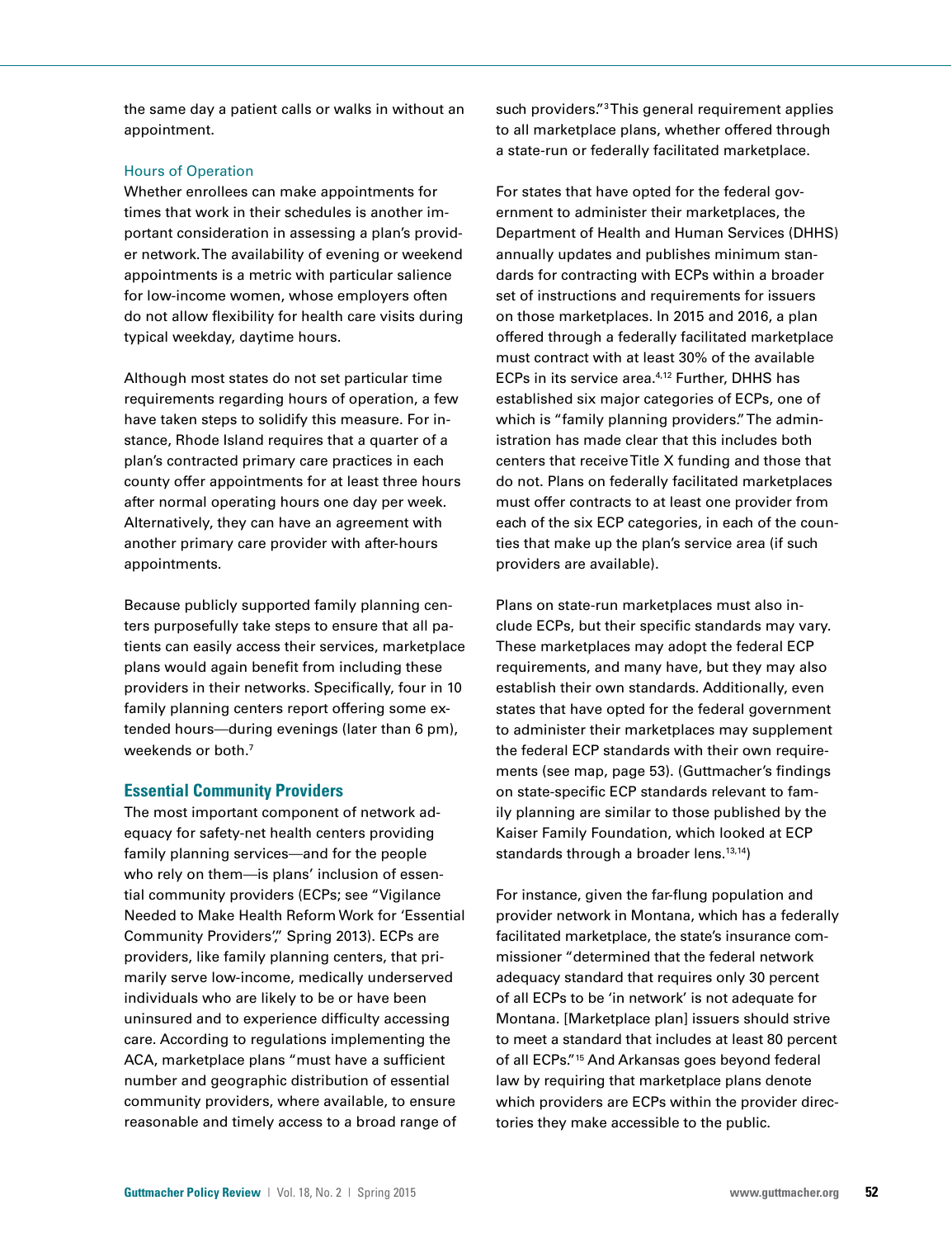# **GETTING FROM COVERAGE TO CARE**

**Almost every state has adopted standards for marketplace plans to contract with essential community providers (ECPs), most often using the 2015 standards and definitions for federally facilitated marketplace plans.**



*Note:* Standards are those in effect for 2015. Details about each state's ECP contracting standards and definitions can be found in another version of this map, available at http:// www.guttmacher.org/pubs/gpr/18/2/gpr1804815.html

> Other states have expanded guidelines for contracting with specific types of ECPs. Multiple states, including Arkansas and Connecticut, emphasize school-based health centers as their own category of ECPs, whereas in the federal standards, such centers would only fall within a broad "other" category. And Washington requires that by 2016, at least 75% of all school-based health centers be included in marketplace plans' networks. These centers are a promising way of addressing unintended pregnancy and STIs among adolescents, and should be part of more plans' networks (see "Meeting the Sexual and Reproductive Health Needs of Adolescents in School-Based Health Centers," Winter 2015). Aside from school-based health centers, Washington guidelines require marketplace plans to contract with at least 90% of all federally qualified health centers in the state. And South Carolina specifies rural health centers as their own type of ECP, while Minnesota includes any nonprofit providers that waive fees or charge on a sliding scale for low-income individuals.

Finally, under the ACA, issuers are required to offer contracts to ECPs in "good faith," which means that the contracts offered to ECPs should not have lower reimbursement rates than those offered to similar providers outside of the safetynet system. Some states are making their own strides toward establishing more explicit protections for ECPs. For instance, in Connecticut, network adequacy regulations require health plans to offer contracts specifically to school-based health centers that are "made on terms and conditions similar to contracts offered to other providers of health care services."16

## **Making It Work**

Although the ACA recognizes the importance of providing enrollees reasonable access to care, just what makes a marketplace plan's provider network "adequate" often remains vague. Both federal and state policymakers have a role to play in establishing more robust standards that would ensure timely access to quality family planning services for all enrollees.

DHHS should act on its expressed intent to further define network adequacy standards for marketplace plans. These more detailed standards could then serve as a nationwide floor—applying not only to plans offered on the federally facilitated marketplace, but also to those on state-run marketplaces. At the same time, such minimum standards should allow state policymakers sufficient flexibility to establish and enforce requirements that best serve their unique provider and enrollee demographics.

As low-income individuals increasingly obtain health coverage with the ACA's implementation, the federal requirement that ECPs be part of marketplace plans' provider networks is helping to advance their access to care. And, DHHS has made the requirement that plans on the federally facilitated marketplaces offer a contract to at least one provider per ECP category per county more permanent by including this standard in final regulations starting with the 2016 plan year;<sup>17</sup> previously, it had only been included as part of sub-regulatory guidance. However, the administration can and should take further steps toward stronger standards for contracting with these critical safety-net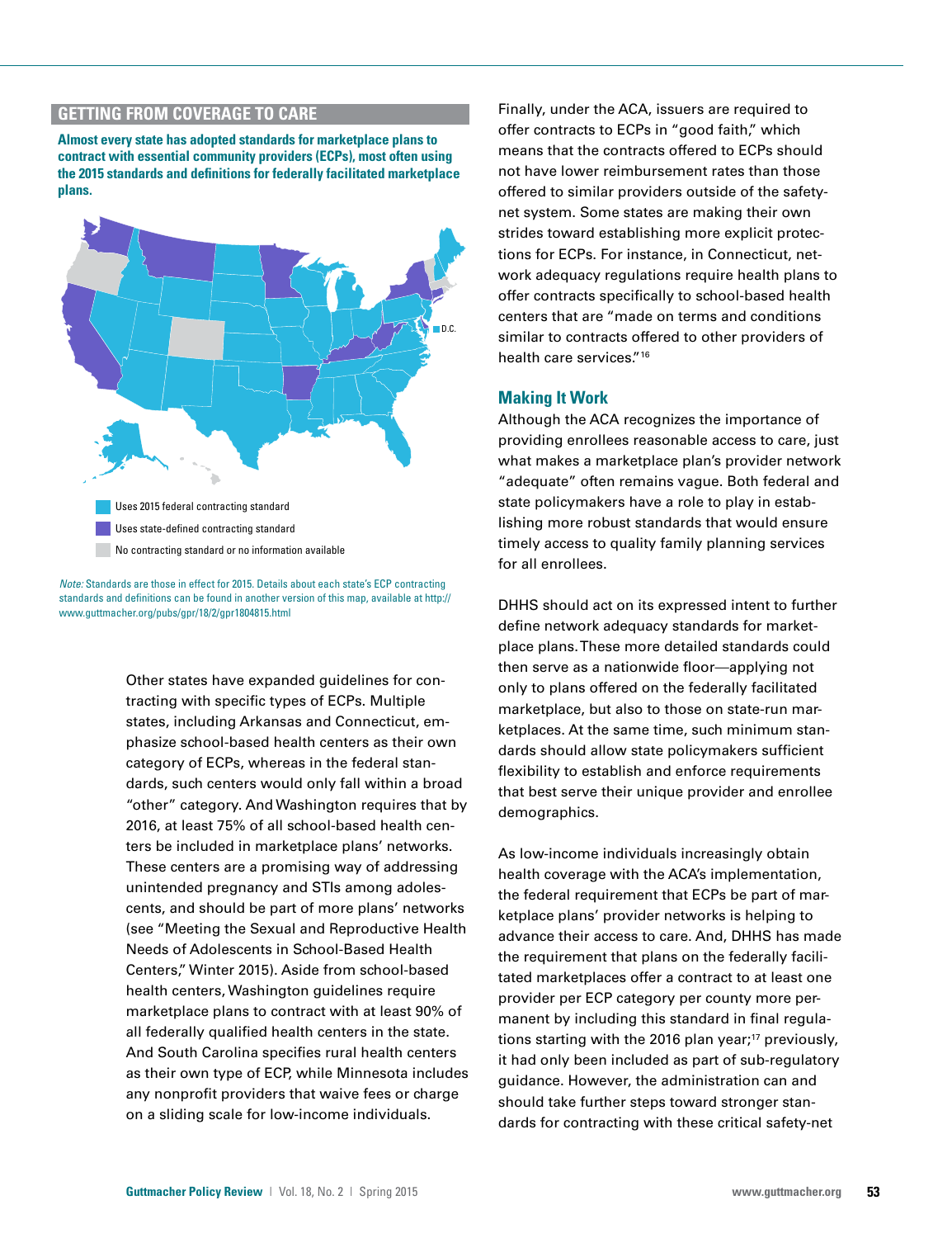providers. First, DHHS should continue to raise the minimum proportion of ECPs with which a plan must contract in its service area. Second, issuers should be required to not just offer "good faith" contracts to but actually establish them with at least one provider per major ECP category in each county, wherever possible. These contracts should include all of the covered services offered by a given ECP, which is of particular concern for family planning centers that also provide abortion care. Third, as with the broader network adequacy standards, minimum ECP contracting requirements should apply to plans on both federally facilitated and state-based marketplaces.

The NAIC could play a role in improving standards as it updates its model act on network adequacy, particularly by emphasizing sufficient inclusion of ECPs and family planning centers specifically. This would likely encourage states to require health plans beyond the marketplaces to contract with ECPs, which would advance continuity of sexual and reproductive health care for individuals who might have to switch forms of coverage. This has particular importance for Medicaid managed care plans, as low-income individuals are at risk of having to move between marketplace and public coverage when their income fluctuates (see "Making Medicaid Managed Care Work for Family Planning Coverage and Services," Winter 2015).

Because much of the responsibility for establishing stronger, more specific requirements for provider networks falls to state policymakers, they can and should go beyond federal minimums to ensure enrollees have access to the most robust provider network possible. Furthermore, state officials should strictly enforce their network adequacy standards. Even in states that have already established more detailed measures of network adequacy, many seem to let issuers off the hook too easily. To truly ensure enrollees' access to care, a plan should only be excused from a given standard in limited circumstances—for instance, if there were a lack of a certain provider type in its service areas. In such a case, the plan should still have to offer an explanation of how it would meet the family planning needs of its enrollees, especially those who are low-income.

State officials also bear responsibility for making their network adequacy standards transparent and easily accessible to the public. This would better enable individuals, advocates and providers to work with policymakers to ensure that enrollees' family planning and other health care needs are being met. Greater transparency would also enable advocates and policymakers to more easily look to other states for specific standards or innovations in network adequacy.

Finally, family planning providers must make the case for plans to contract with them. To do so successfully, they must know the network adequacy requirements—especially regarding ECPs—for marketplace plans in their state and understand what data are available that relate to those standards. The vast majority of women who obtain services from a family planning center do so at least in part because of these providers' accessibility,18 so their being in network will help enrollees obtain the sexual and reproductive health care they need. It will also diversify providers' revenue streams, so they can keep their doors open to the millions of individuals who rely on their services and counseling every year.  $\blacksquare$ 

## **REFERENCES**

**1.** Office of the Assistant Secretary for Planning and Evaluation, Health insurance marketplaces 2015 open enrollment period: March enrollment report, *ASPE Issue Brief*, March 2015, <http://aspe.hhs. gov/health/reports/2015/MarketPlaceEnrollment/Mar2015/ib\_2015mar\_ enrollment.pdf>, accessed Jun. 23, 2015.

**2**. National Association of Insurance Commissioners, Managed care plan network adequacy model act, 1996, <http://www.naic.org/store/ free/MDL-74.pdf>, accessed Jun. 23, 2015.

**3.** Department of Health and Human Services, Patient Protection and Affordable Care Act; establishment of exchanges and qualified health plans; exchange standards for employers, *Federal Register,* 2012, 77(59):18310–18475, <http://www.gpo.gov/fdsys/pkg/FR-2012-03-27/ pdf/2012-6125.pdf>, accessed Jun. 23, 2015.

**4.** Centers for Medicare & Medicaid Services, Final 2016 letter to issuers in the federally-facilitated marketplaces, Feb. 20, 2015, <http://www.cms.gov/CCIIO/Resources/Regulations-and-Guidance/ Downloads/2016-Letter-to-Issuers-2-20-2015-R.pdf>, accessed Jun. 23, 2015.

**5.** National Committee for Quality Assurance, Network adequacy & exchanges, 2013, <http://www.ncqa.org/Portals/0/Public%20Policy/ Exchanges&NetworkAdequacy\_2.11.13.pdf>, accessed Jun. 23, 2015.

**6.** Giovannelli J, Lucia KW and Corlette S, *Implementing the Affordable Care Act: State Regulation of Marketplace Plan Provider Networks,*  Washington, DC: The Commonwealth Fund, 2015, <http://www. commonwealthfund.org/publications/issue-briefs/2015/may/stateregulation-of-marketplace-plan-provider-networks>, accessed Jun. 25, 2015.

**7.** Frost JJ et al., *Variation in Service Delivery Practices Among Clinics Providing Publicly Funded Family Planning Services in 2010,* New York: Guttmacher Institute, 2012, <www.guttmacher.org/pubs/clinicsurvey-2010.pdf>, accessed Jun. 23, 2015.